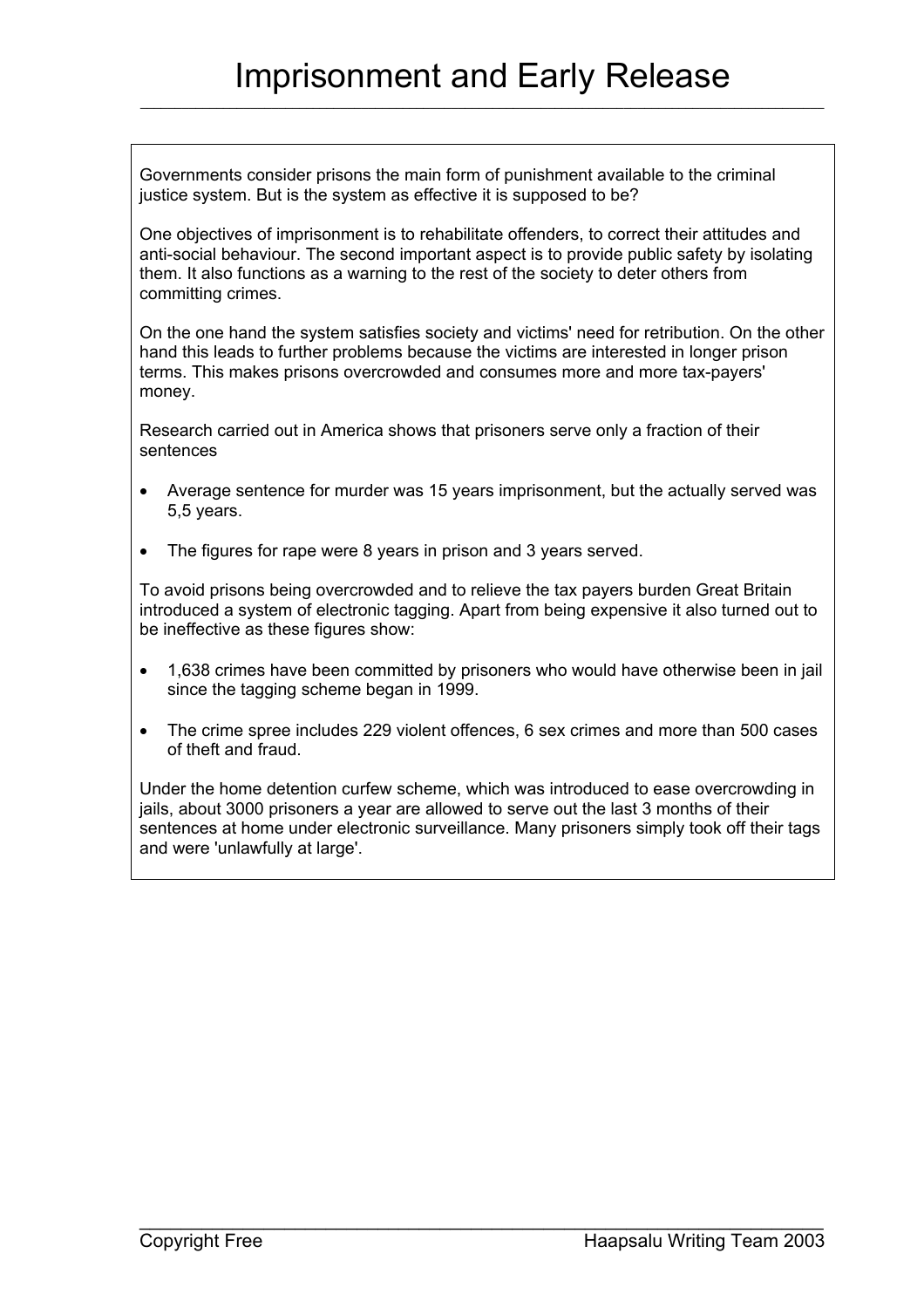# **A Put the jumbled words into the five categories below.**

| steal   | theft            |              | burglar | minor            |  |
|---------|------------------|--------------|---------|------------------|--|
|         | confess          | slammer      | burgle  | manslaughter     |  |
| battery | nterrogate       |              | abusive | arsonist         |  |
|         | assassin         | penitentiary | rapist  | detention centre |  |
| prison  | money laundering |              | jail    | hijacker         |  |
| violent | hired            | serious      | fraud   | batter           |  |

| <b>Crimes</b> | <b>Criminals</b> | <b>Custodial</b><br>institutions | <b>Crime related</b><br>verbs | <b>Crime related</b><br>adjectives |
|---------------|------------------|----------------------------------|-------------------------------|------------------------------------|
|               |                  |                                  |                               |                                    |
|               |                  |                                  |                               |                                    |
|               |                  |                                  |                               |                                    |
|               |                  |                                  |                               |                                    |
|               |                  |                                  |                               |                                    |

#### **B What is the difference between the following words?**

- 1. prison jail
- 2. murder manslaughter assassination
- 3. murder homicide
- 4. burglary theft

#### **C Discuss first in pairs and then as a class why all prisoners can't be released on parole.**

#### **D Discussion.**

 Work in two groups. One group prepares arguments in support of short time prison sentences. The other group prepares arguments for long term sentences. When you are finished work in pairs with a partner form the other group. Take turns to present your group's arguments as your partner tries to interrupt you using the expressions below and vice versa.

| Sorry, but                                 | May I explain my point      |
|--------------------------------------------|-----------------------------|
| Excuse me                                  | I totally disagree with you |
| If you don't mind, I would like to mention | With respect                |
| I see your point, but                      | You are completely mistaken |

 $\_$